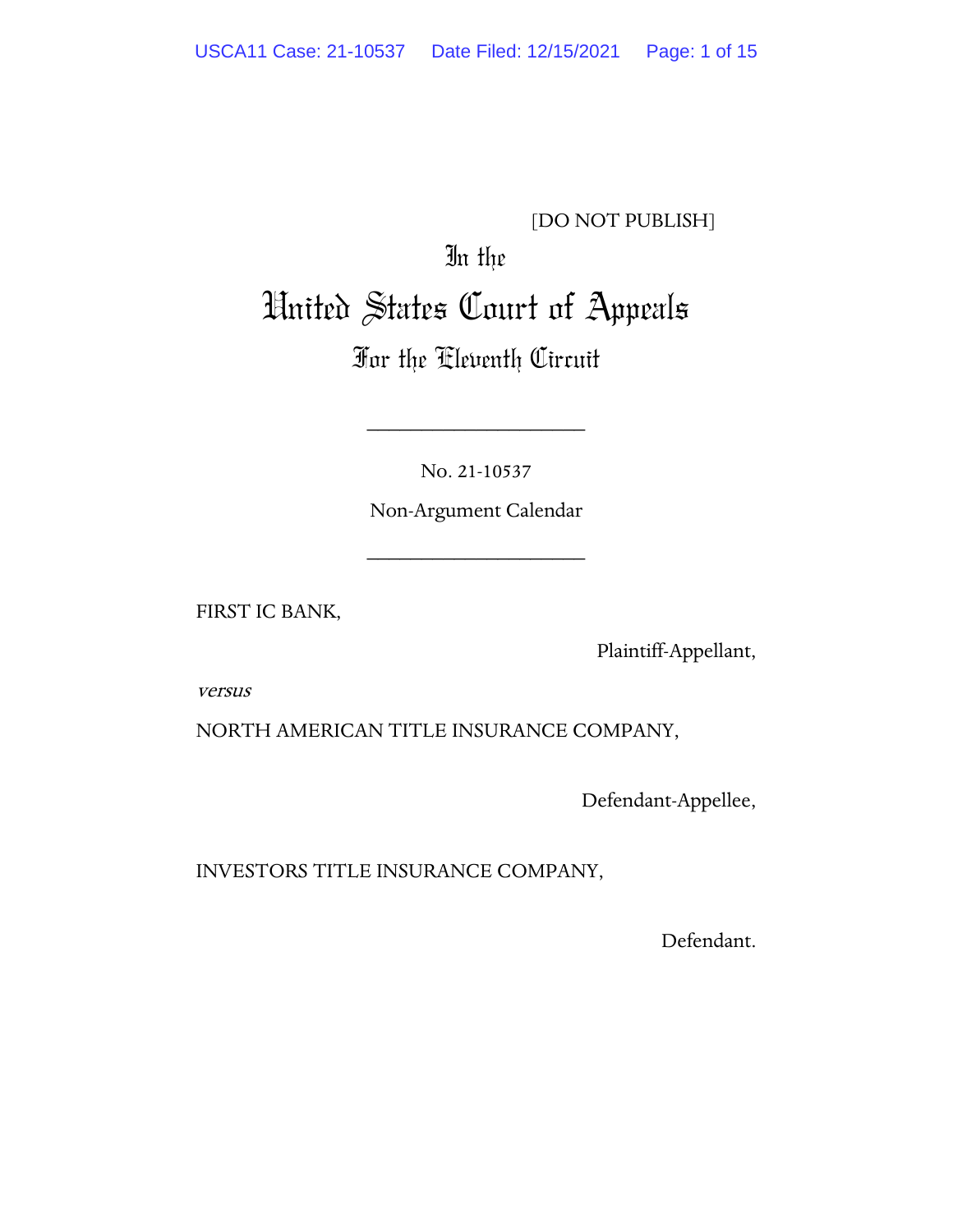\_\_\_\_\_\_\_\_\_\_\_\_\_\_\_\_\_\_\_\_

Appeal from the United States District Court for the Northern District of Georgia D.C. Docket No. 1:19-cv-05055-SDG

\_\_\_\_\_\_\_\_\_\_\_\_\_\_\_\_\_\_\_\_

Before BRANCH, LUCK, and LAGOA, Circuit Judges.

PER CURIAM:

First IC Bank appeals the district court's order granting North American Title Insurance Company's motion to dismiss First IC Bank's complaint, alleging breach of contract and conversion, for failure to state a claim upon which relief can be granted. First IC Bank argues that the district court erred by holding that it was bound to the decisions of its closing attorney to obtain a new closing protection letter from a different insurer and by holding that an action for conversion could not lie. After review, we affirm the district court's ruling.

### I. Background

On March 15, 2019, Ying Duan executed an agreement with Israel and Jill Malowany to purchase real property located in Johns Creek, Georgia.[1](#page-1-0) The parties selected Dickason Law Group

<span id="page-1-0"></span><sup>&</sup>lt;sup>1</sup> The following facts from the plaintiff's amended complaint and exhibits are taken as true for the purposes of this appeal. See McGroarty v. Swearingen, 977 F.3d 1302, 1306 (11th Cir. 2020).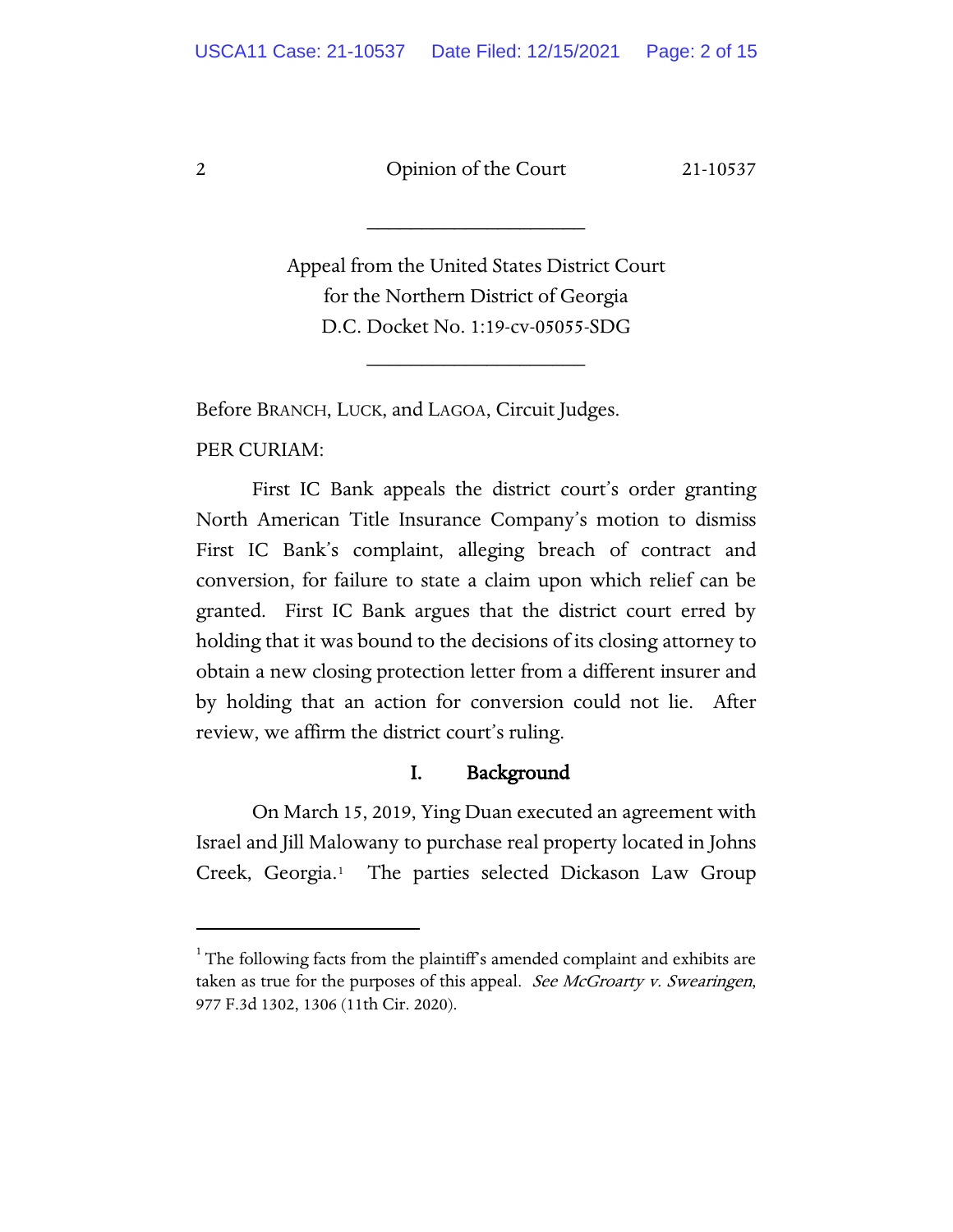(collectively, Dickason) as the closing attorney. To finance the purchase of the property, Duan executed a loan agreement with Plaintiff First IC Bank. The loan agreement provided that a portion of the loan would be used to satisfy an existing security interest on the property held by J.P Morgan Chase Bank (Chase), thereby giving First IC Bank a first-priority interest in the property after closing.

On March 25, 2019, Dickason, as an issuing agent of North American Title Insurance Company (North American), issued a closing protection letter (CPL) and a Commitment Letter for Title Insurance to First IC Bank[.2](#page-2-0) The CPL described North American's offer to indemnify First IC Bank for "losses due to either (1) the failure of the Issuing Agent to follow the lender's closing instructions or (2) dishonesty of the Issuing Agent in connection with the closing," "subject to the [c]onditions and [e]xclusions"

<span id="page-2-0"></span> $2$  Under Georgia law, a closing protection letter is "insurance that indemnifies a buyer, lender, or seller in transactions where title to real estate is being conveyed solely against losses not to exceed the amount of the settlement funds only because of the following acts of the person responsible for the disbursement of settlement funds: (A) Acts of fraud, theft, dishonesty, or negligence in handling settlement funds or documents in connection with a closing, but only to the extent that the acts affect status or priority of title in the real estate insured by the title insurance; and (B) Failure to comply with written closing instructions by a proposed insured when agreed to by the title agency or title agent relating to title insurance coverage, but only to the extent that the acts affect status or priority of title in real estate insured by the title insurance." O.C.G.A.  $\S$  33-7-8.1. See also The Law of Closing Protection Letters, 36 TORT & INS. L.J. 845 (2001).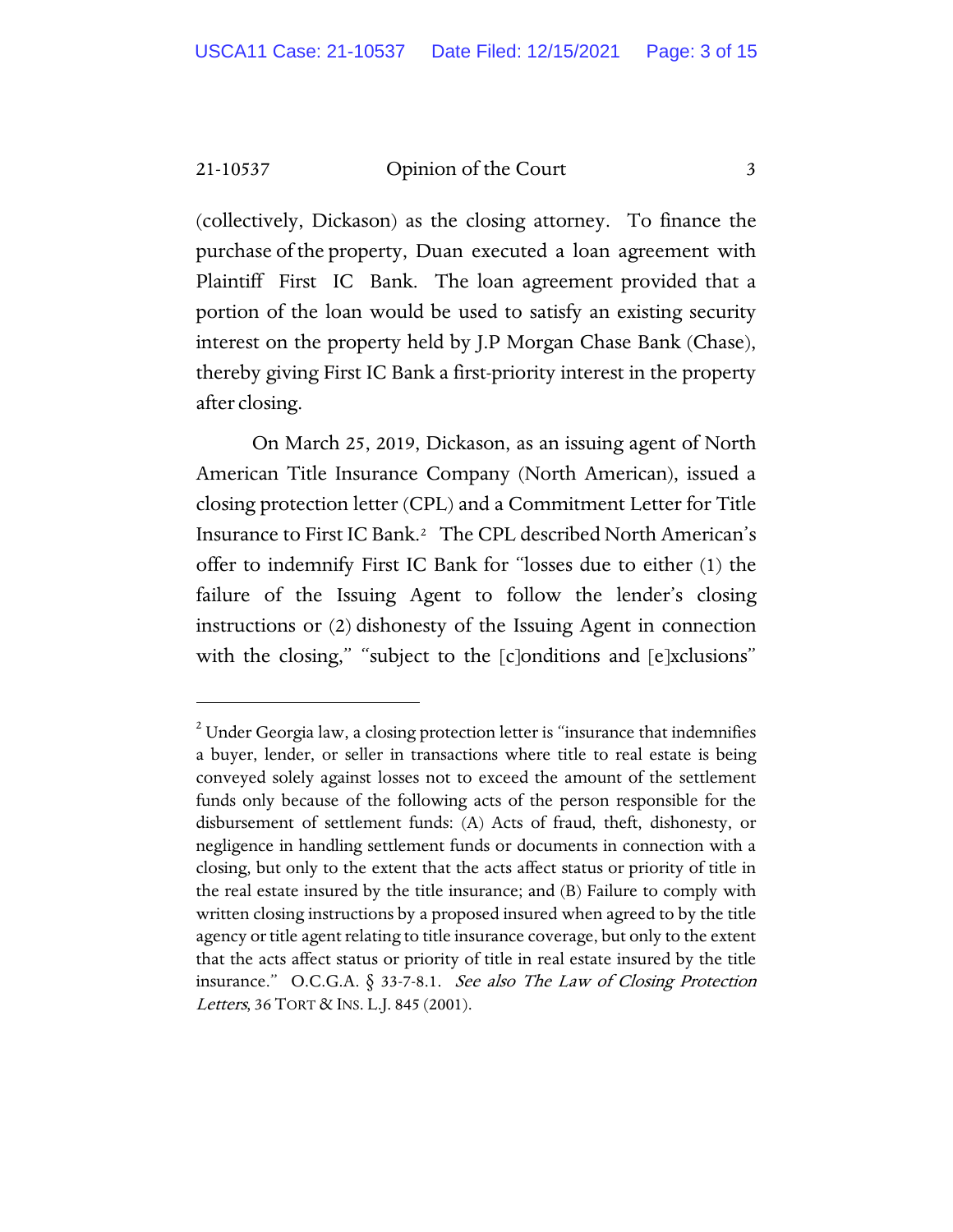listed in the letter, and provided that "the Company [North American] issues or is contractually obligated to issue title insurance for your [First IC Bank's] protection in connection with the closing of the Real Estate Transaction."

Thereafter, on April 15, 2019, North American terminated Dickason as an issuing agent for its CPL's and title insurance policies. Three days later, Dickason arranged to obtain a CPL and title insurance policy from a different insurance company, Investors Title Insurance Company (Investors). According to First IC Bank, Dickason did not inform it of the change in title insurance companies or send First IC Bank a copy of the Investors CPL. The Investors CPL specified that First IC Bank's "transmittal of Funds or documents to the Issuing Agent or Approved Attorney for the Real Estate Transaction constitutes Your acceptance of this letter" and that "[t]his letter supersedes and cancels any previous letter or similar agreement for closing protection that applies to the Real Estate Transaction."

On April 19, 2019, First IC Bank sent Dickason instructions to perform the closing for Duan's purchase of the Malowany's property and wired Dickason \$826,724.58 to fund the purchase. The instructions listed an "estimate of fees and costs" that included an entry for payment for title insurance and CPL fees to North American.

After the closing, Dickason sent First IC Bank a settlement statement which stated that Dickason had paid Investors, rather than North American, for the CPL and for the title insurance policy.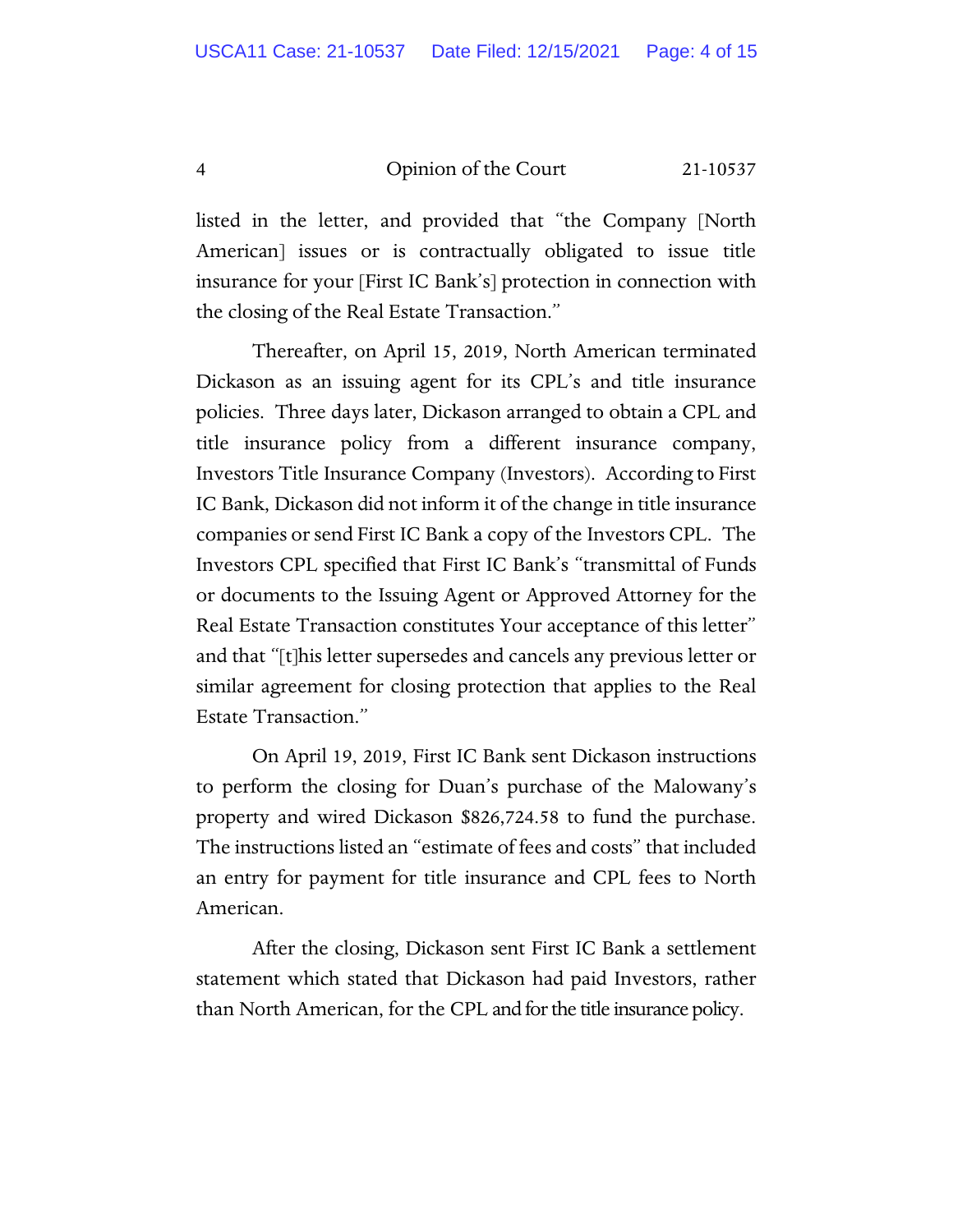Notwithstanding the information in the post-closing statement, First IC Bank alleged that it did not learn of Investors involvement until May 24, 2019, when Duan notified First IC Bank that Chase's security interest had not been satisfied and Chase had demanded that the Malowanys make further mortgage payments or Chase would foreclose on the property. Additionally, First IC Bank alleged it did not learn of Dickason's termination as an issuing agent for North American until May 29, 2019, when First IC Bank received a letter from North American, backdated April 19, 2019, saying Dickason's issuing agency authority was terminated effective April 15.

According to First IC Bank's pleadings, Dickason did not use the funds First IC Bank wired to him to satisfy Chase's security interest as directed, but instead misappropriated them. The Malowanys made three mortgage payments to Chase before First IC Bank, on September 17, 2019, paid Chase \$643,363.23 to satisfy the loan. First IC Bank demanded Investors indemnify it for its losses under the Investors CPL, but Investors refused to do so.

In September 2019, First IC Bank sued North American in the State Court of Gwinnett County, Georgia. North American removed the suit to the U.S. District Court for the Northern District of Georgia. In June 2020, the district court granted First IC Bank's motion for leave to file an amended complaint.

First IC Bank's amended complaint added Investors as a named defendant, pleading in the alternative and asserting six claims for relief: three against North American (breach of contract, conversion by its agent, and attorney's fees and expenses under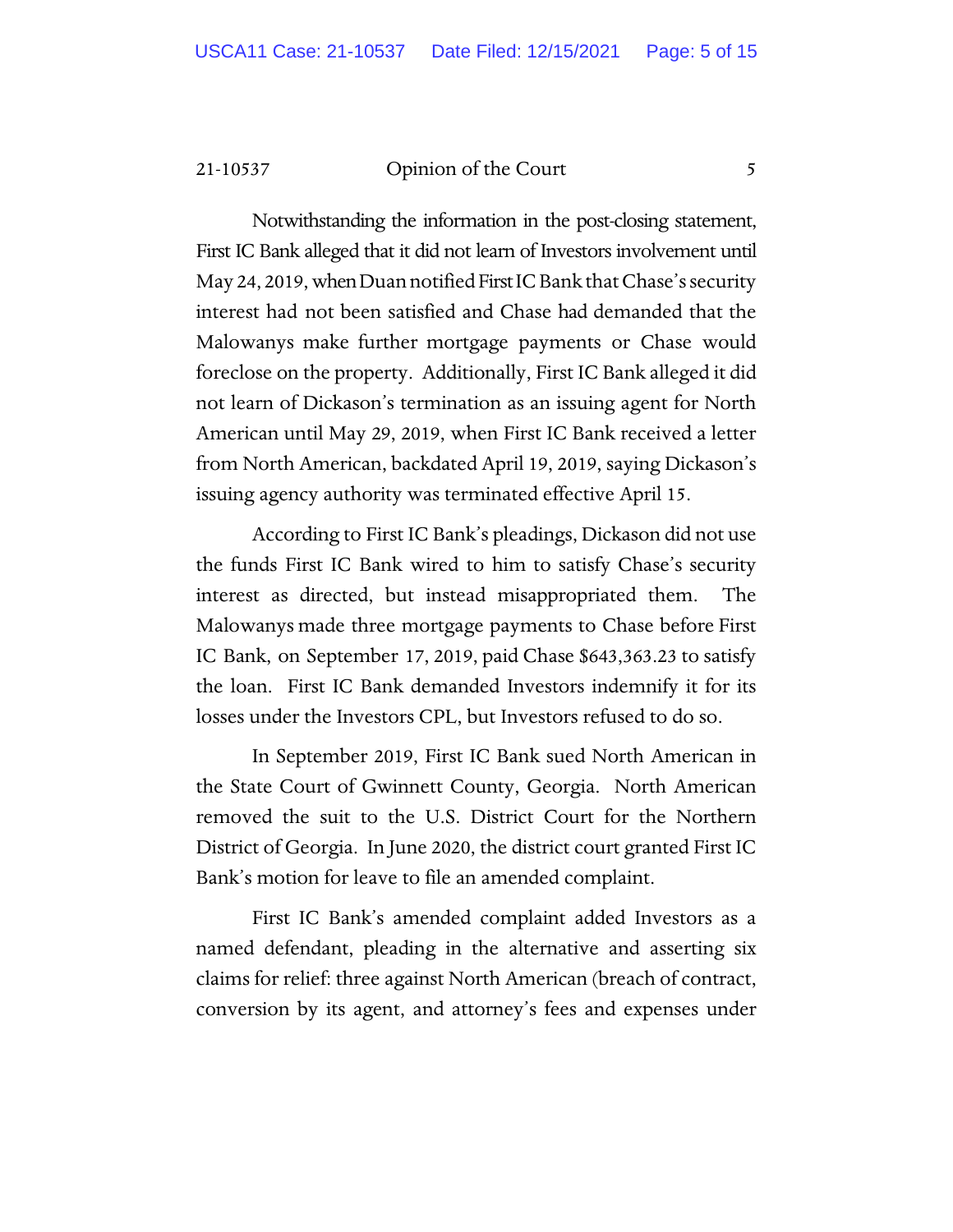O.C.G.A. § 13-6-11) and three against Investors (breach of contract, conversion by its agent, and attorney's fees and expenses under  $O.C.G.A. \S 13-6-11$ ).

In the amended complaint, First IC Bank alleged that North American was liable in contract because the CPL North American issued to First IC Bank on March 25 was still enforceable. In that CPL, North American expressly agreed to indemnify the plaintiff for its losses if Dickason failed to follow First IC Bank's closing instructions or for theft or fraud by Dickason in connection with the closing.

First IC Bank alleged North American was liable for Dickason's actions because North American's revocation of Dickason's status as its issuing agent did not become effective until First IC Bank received notice of it in May.

With regard to its claims against Investors, First IC Bank alleged that Dickason was an issuing agent of Investors when it issued the CPL and title insurance policy in April. Because "the only consideration required by" Investors was "acceptance of the CPL by Plaintiff, not reliance on the CPL," and because "First IC Bank accept[ed] the CPL" or would have if it had been notified by Dickason, IC Bank alleged that the Investors CPL was enforceable against Investors and that Investors was liable for its breach and its agent's conversion.

In July 2020, North American moved to dismiss First IC Bank's amended complaint and the district court granted the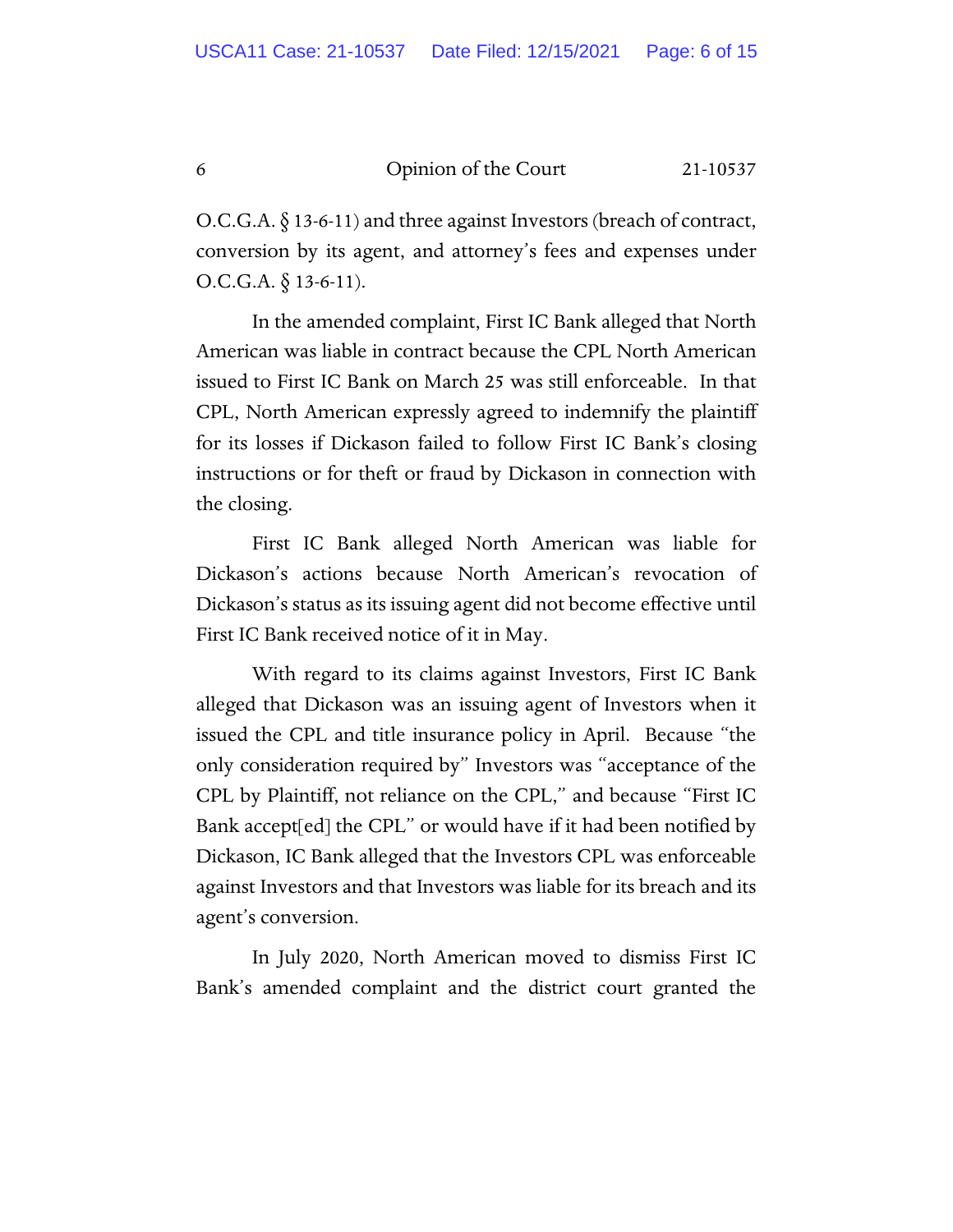motion in January 2021. In its order dismissing the amended complaint, the district court held that First IC Bank's pleaded facts confirmed that there was no valid and enforceable contract with North American. Rather, First IC Bank acknowledged in its pleading that Dickason, acting as an agent of First IC Bank, "obtained a subsequent CPL and title policy from Investors prior to closing," which the bank accepted when it wired closing funds to Dickason. And by the express terms of the Investors CPL, the North American CPL was superseded by the Investors CPL when First IC Bank accepted it.

First IC Bank did not dispute the chronology of events but alleged that it should not be bound by Dickason's action obtaining a new CPL from Investors because it had no knowledge until well after the closing that Dickason had been terminated as an issuing agent by North American or that Dickason had obtained a new title and CPL policy with Investors. The district court rejected First IC Bank's argument. Specifically, the district court noted that First IC Bank's own allegations confirmed that Dickason was acting as its agent, and under Georgia law an agent's actions are binding on the principal. And even if Dickason did not inform the bank of the change, First IC Bank was charged with constructive knowledge because, as an agent, Dickason's knowledge was imputed to principal First IC Bank. The court also rejected First IC Bank's claim for conversion because the money it was seeking to recover for the amounts it paid to satisfy the Chase loan was not a "specific, separate, identifiable fund." Thus, the district court dismissed IC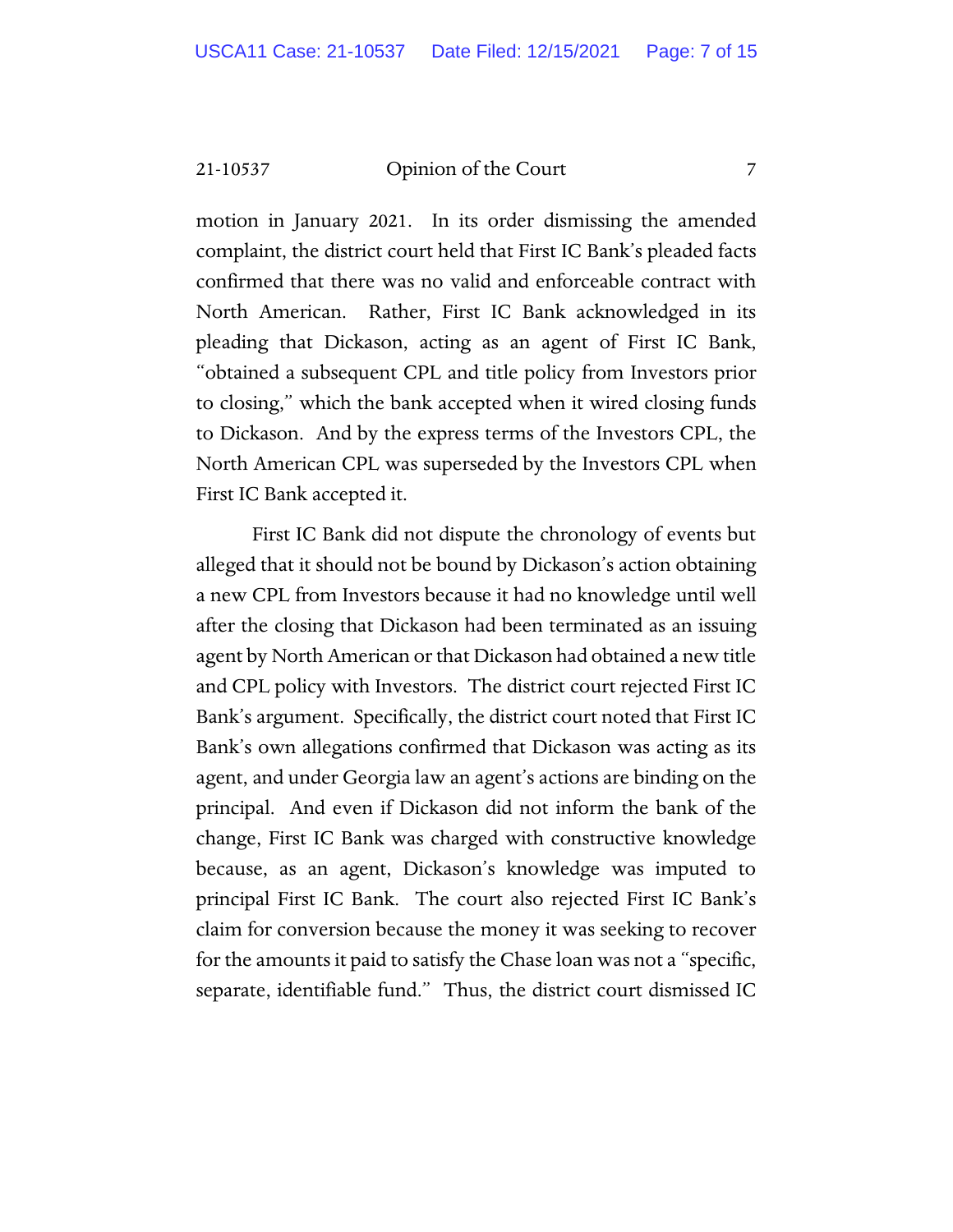Bank's claims against North American with prejudice and ordered IC Bank to show cause why its claims against Investors should not be dismissed for failure to timely effectuate service. Thereafter, First IC Bank voluntarily dismissed without prejudice its claims against Investors. This appeal followed.

#### II. Discussion

First IC Bank argues that the case should have been allowed to proceed to discovery because the bank set out a viable claim for breach of contract and conversion and the trial court erred in ruling Dickason was the bank's agent as a matter of law.

"We review de novo the district court's grant of a motion to dismiss for failure to state a claim under Fed. R. Civ. P. 12(b)(6), accepting the allegations in the complaint as true and construing them in the light most favorable to the plaintiff." Ga. State Conf. of the NAACP v. City of LaGrange, 940 F.3d 627, 631 (11th Cir. 2019) (citations omitted). "To survive a motion to dismiss, a complaint must contain sufficient factual matter, accepted as true, to state a claim to relief that is plausible on its face." Ashcroft v. Iqbal, 556 U.S. 662, 678 (2009) (citations omitted). As explained in *Ashcroft*, "[a] claim has facial plausibility when the plaintiff pleads factual content that allows the court to draw the reasonable inference that the defendant is liable for the misconduct alleged." Id. We may "affirm the district court's dismissal on any ground that is supported by the record." Michel v. NYP Holdings, Inc., 816 F.3d 686, 694 (11th Cir. 2016) (quotation omitted).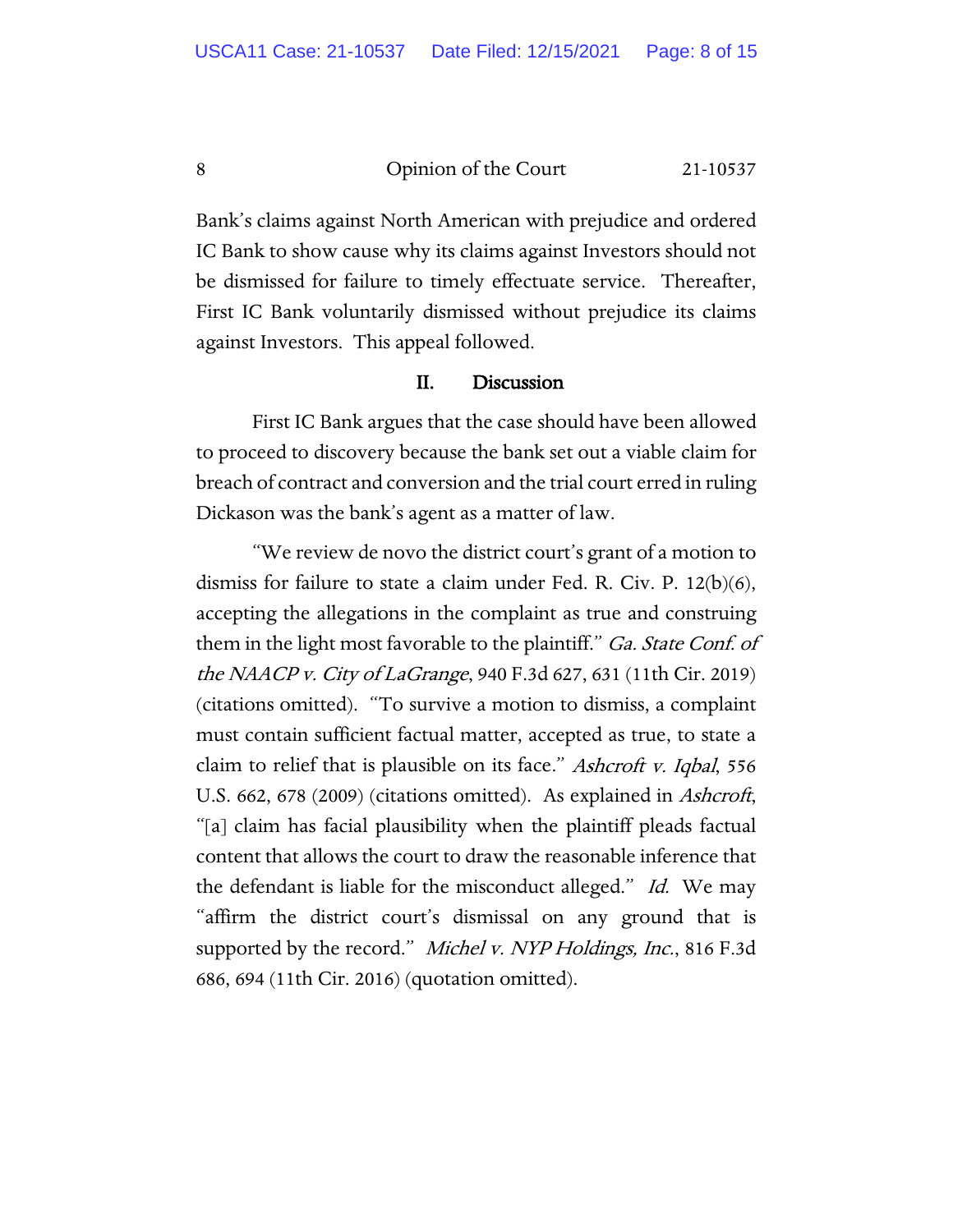A. Breach of Contract Claim

"Under OCGA  $\S$  13-3-1, the plaintiff in a breach of contract action has the burden of pleading and proving the existence of a valid contract by showing that there are parties able to contract, a consideration moving to the contract, the assent of the parties to the terms of the contract, and a subject matter upon which the contract can operate." Eastview Healthcare, LLC v. Synertx, Inc., 674 S.E.2d 641, 646 (Ga. App. 2009). Therefore, First IC Bank must properly allege that an enforceable contract existed with North American to survive a motion to dismiss.

An offer to contract is "'the manifestation of willingness to enter into a bargain, so made as to justify another person in understanding that his assent to that bargain is invited and will conclude it.'" Rakusin v. Radiology Assocs. of Atl., P.C., 699 S.E.2d 384, 388 (Ga. App. 2010) (citing Restatement (Second) of Contracts § 24 (1981)). Consideration is "essential to a contract," involves "a performance or a return promise" that is "bargained for by the parties to a contract" and, under Georgia law, a "valuable consideration is founded on money or something convertible into money or having value in money." O.C.G.A. §§ 13-3-40 to 13-3-42. Mutual acceptance is required under Georgia law, and, in determining whether there was acceptance,

courts apply an objective theory of intent whereby one party's intention is deemed to be that meaning a reasonable man in the position of the other contracting party would ascribe to the first party's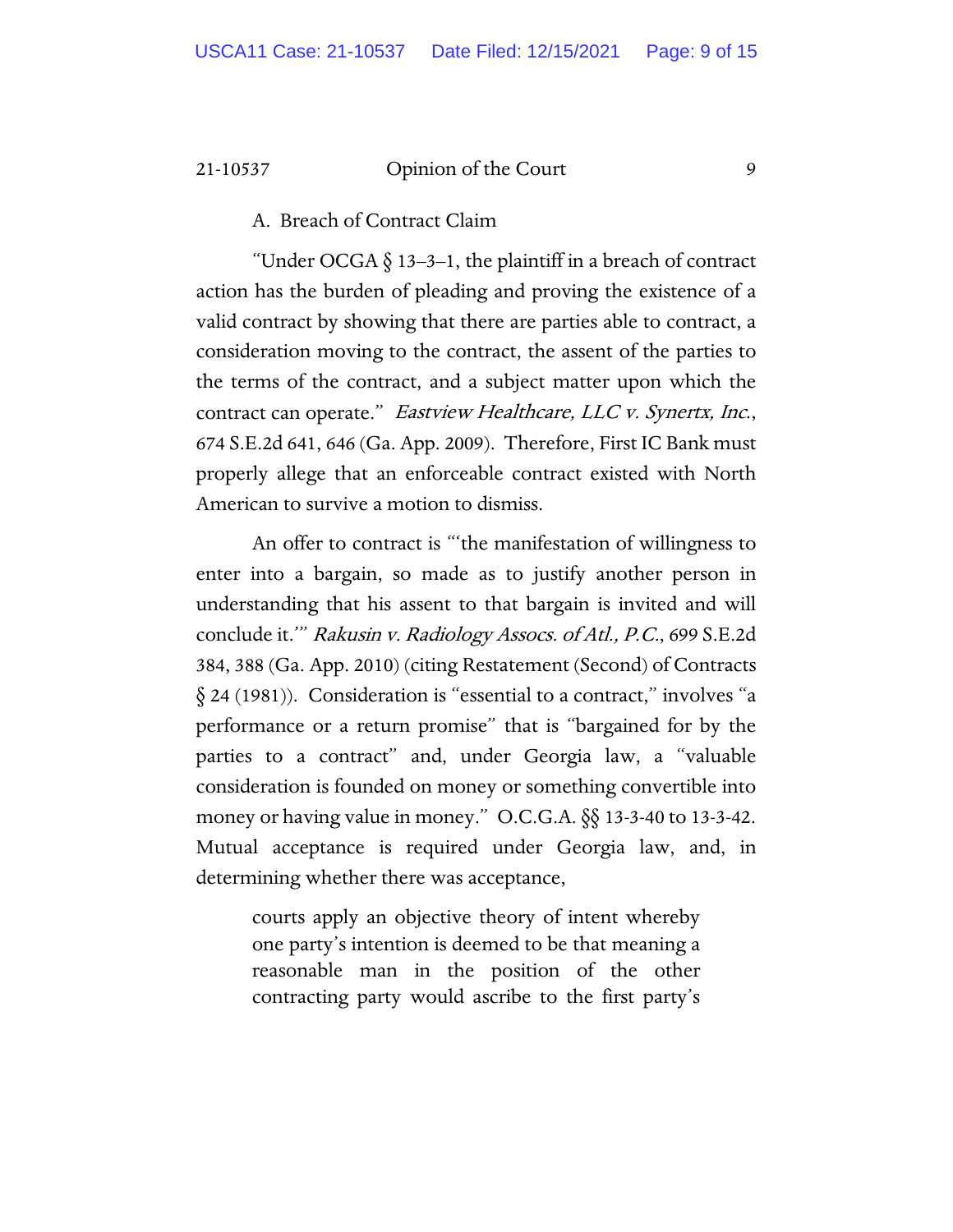manifestations of assent, or that meaning which the other contracting party knew the first party ascribed to his manifestations of assent. Further . . . the circumstances surrounding the making of the contract, such as correspondence and discussions, are relevant in deciding if there was a mutual assent to an agreement.

Bedsole v. Action Outdoor Advert. JV, LLC, 750 S.E.2d 445, 450 (Ga. App. 2013) (quotation omitted).

Under Georgia agency law, an "agent's authority shall be construed to include all necessary and usual means for effectually executing it." O.C.G.A.  $\S$  10-6-50. "The principal shall be bound by all representations made by his agent in the business of his agency and also by his willful concealment of material facts, although they are unknown to the principal and known only by the agent." Id.  $\S$  10-6-56. "Notice to the agent of any matter connected with his agency shall be notice to the principal." Id.  $\S$  10-6-58.

While the district court held that the North American CPL was superseded by a provision in the Investors CPL, we do not need to confront this issue to affirm. Instead, we hold that First IC Bank did not plead that it ever validly accepted North American's CPL offer, and therefore did not allege a viable claim for breach of contract against North American.

First IC Bank pleaded that, on March 25, 2019, Dickason issued North American's CPL to First IC Bank. As First IC Bank concedes in its brief, the CPL was not a contract, but rather an offer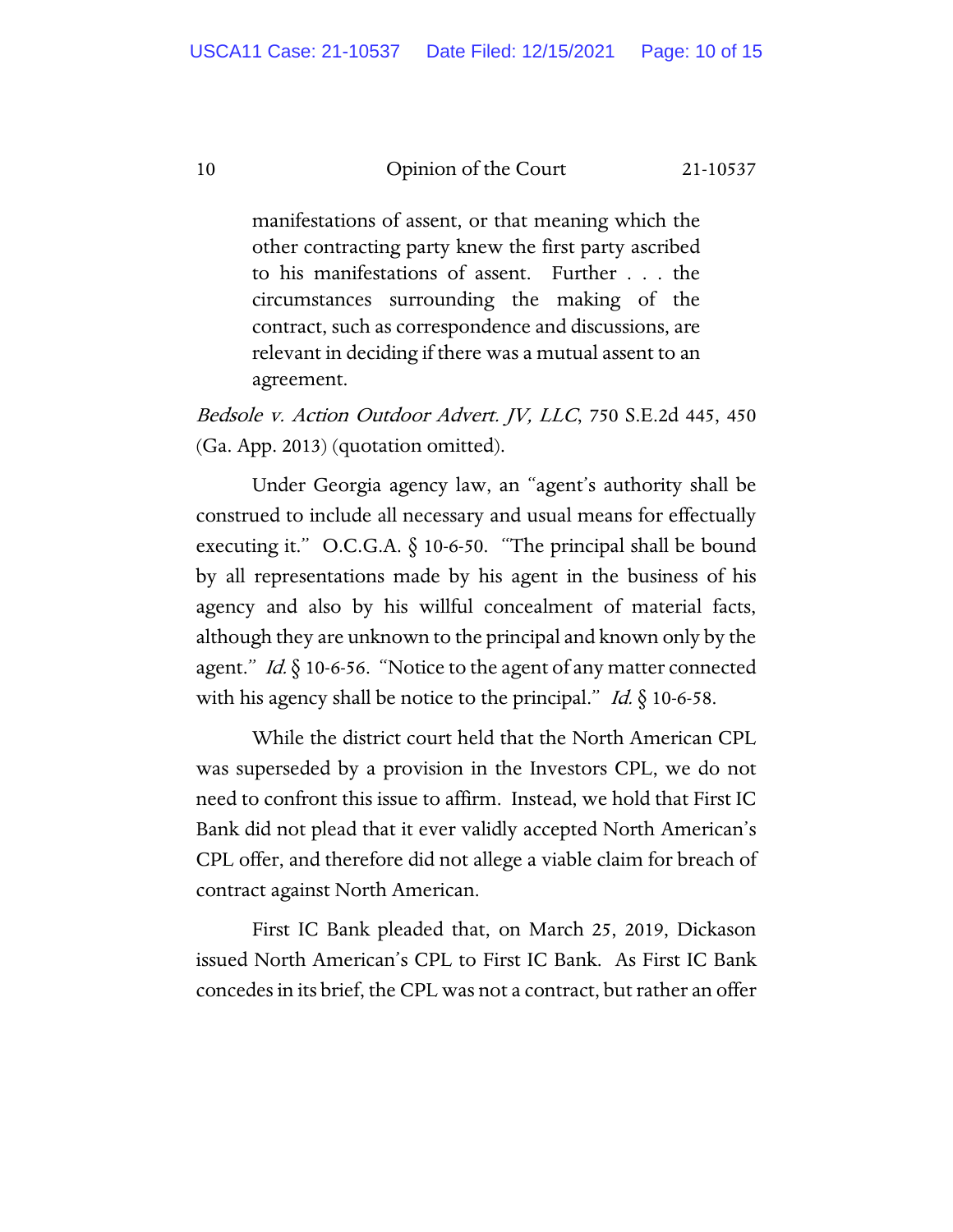to contract. This court agrees. While the closing protection letter did not explicitly say it was an offer, the letter indicated a willingness to contract and indemnify First IC Bank according to the conditions, exceptions, and preconditions listed. [3](#page-10-0) The Title Insurance Commitment Letter issued in conjunction with the CPL explicitly stated it was an "offer to issue . . . title insurance."

First IC Bank argues that it accepted the North American CPL offer when they sent the funds to Dickason on April 19 to initiate the closing, without actual knowledge that he was no longer an authorized issuing agent of North American. However, regardless of Dickason's status as an issuing agent for North American, as admitted by First IC Bank, Dickason was at all relevant times the bank's closing attorney and agent. Under Georgia law, Dickason's knowledge is imputed to the principal First IC Bank. See O.C.G.A.  $\S$  10-6-58; see also Vazemiller v. Sanders, 861 S.E.2d 626, 791 (Ga. App. 2021) (quotation omitted) ("notice to an attorney is notice to the client employing him, and that knowledge of an attorney is knowledge of his client, when such notice and knowledge come to the attorney in and about the subject matter of his employment."). Therefore, at the time that

<span id="page-10-0"></span><sup>&</sup>lt;sup>3</sup> Additionally, a contract requires consideration and acceptance, neither of which appears to have occurred at the time in which the contract was delivered. See also The Law of Closing Protection Letters, 36 TORT & INS. L.J. 845, 853 (2001) ("Regardless of whether a lender accepts a closing protection letter, the letter creates no obligation on the part of the title insurer unless and until the lender orders title insurance from the company and delivers closing funds and documents to the settlement agent.").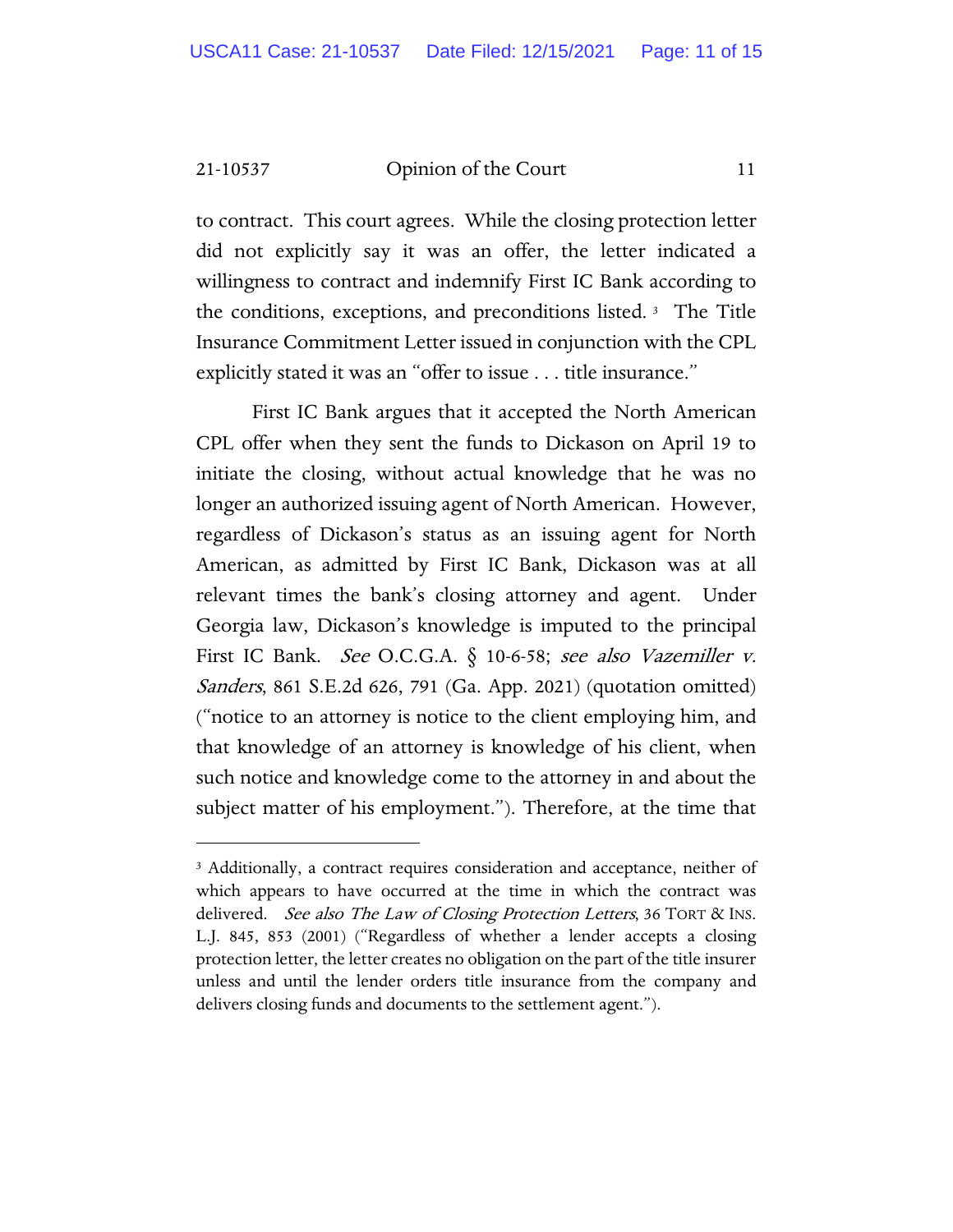First IC Bank sent the closing funds to Dickason, First IC Bank was charged with constructive knowledge that he was no longer an issuing agent of North American and that he had procured title insurance and a CPL with a different company.[4](#page-11-0) 

Taken as true, the pleadings do not indicate an objective intent by First IC Bank to accept the North American CPL because at the time First IC Bank wired the money at closing, First IC Bank knew (1) that Dickason was no longer North American's issuing agent and (2) that Investors, through First IC Bank's issuing agent Dickason, had issued First IC Bank a subsequent, valid CPL. Under Georgia law, acceptance is an objective standard "whereby" First IC Bank's "intention is deemed to be that meaning a reasonable man in the position of the other contracting party," North American, "would ascribe to" First IC Bank. Bedsole, 750 S.E.2d at 450. Here, First IC Bank was sending money to Dickason knowing that Dickason had lost his status as an issuing agent of North American and knowing that Dickason had another valid CPL pending that was to be accepted in the same manner. Additionally,

<span id="page-11-0"></span> $4$  IC Bank cites *Hodgson v. Hart*, 142 S.E. 267, 269 (1928) and *Downs v.* McNeil, 520 F.3d 1311, 1320 (11th Cir. 2008), to argue for the first time on appeal that because Dickason was engaged in fraud or otherwise acted against the interest of IC Bank, the notice from North American that he was no longer its agent could not be imputed to IC Bank, the principal. However, because IC Bank did not raise this argument in the district court, and because none of the recognized exceptions that allow a circuit court to entertain an argument raised for the first time on appeal apply, we do not consider it. See Access Now, Inc. v. Sw. Airlines Co., 385 F.3d 1324, 1332 (11th Cir. 2004).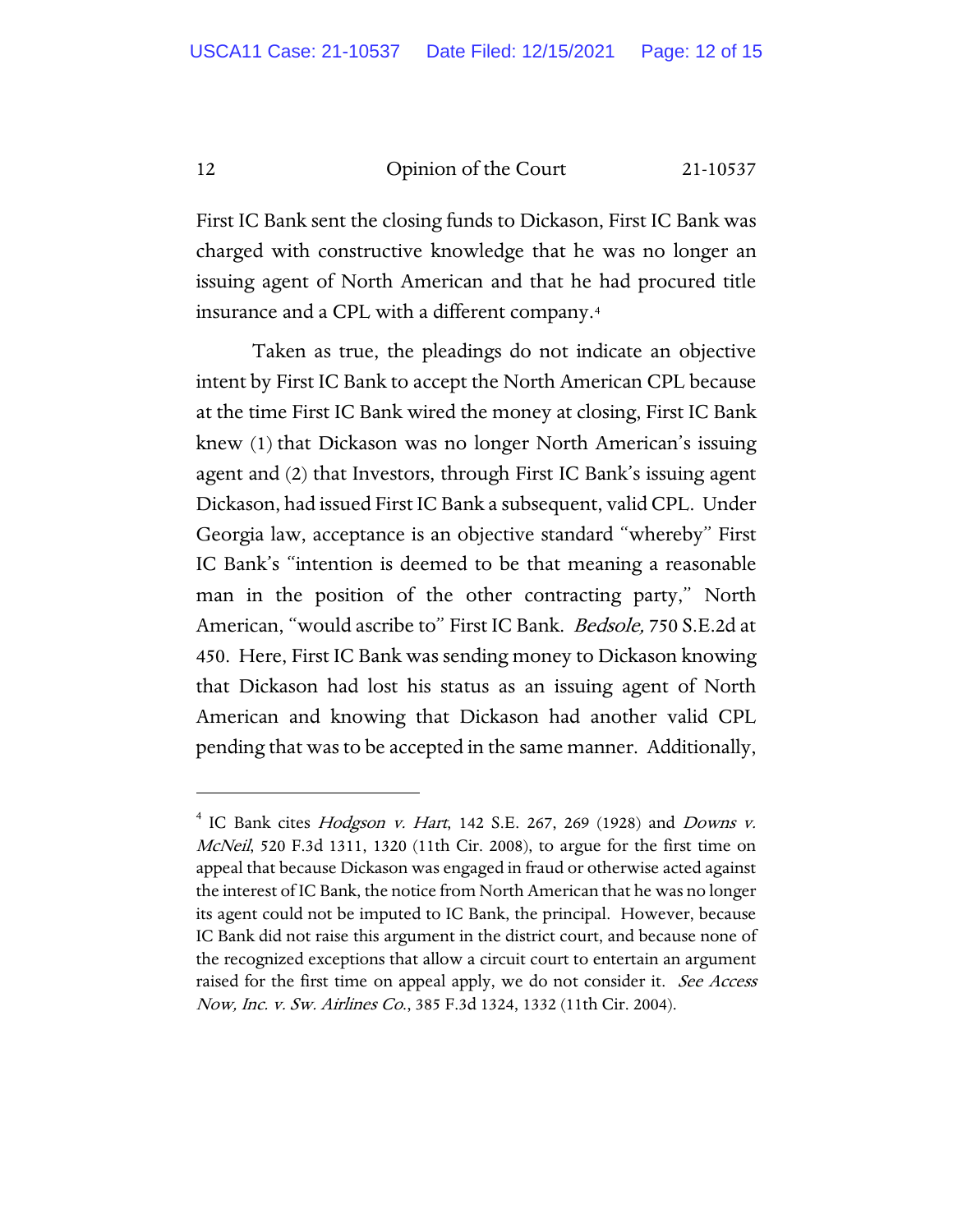the settlement statement says that Investors was paid, and not North American, also indicating that there was no acceptance of North American's offer. Taken together, no reasonable person would believe that First IC Bank's intention was to accept the North American offer.

B. Claims for Conversion and Promissory Estoppel

Once agency has been established, any person outside the agency relationship who has dealt with that agent is entitled to "presume that such authority will continue until it is shown to have been terminated" and that a third party can assume the former principal will give notice if agency is terminated. Burch v. Americus Grocery Co., 53 S.E. 1008, 1009 (Ga. 1906) (quotations omitted). "It is a general rule of law, therefore, upon which there seems to be no conflict of authorities, that all acts of a general agent within the scope of his authority, as respects third persons, will be binding on the principal, even though done after revocation." Id.

First IC Bank alleges North American is liable for conversion because Dickason did not use First IC Bank's settlement funds as directed to pay off the Chase lien. First IC Bank also alleges that North American is estopped from alleging that Dickason was no longer its issuing agent on April 19 because First IC Bank did not have actual notice that he was no longer North American's agent.

While Dickason was not acting as North American's issuing agent at the time IC Bank sent him the closing funds, the knowledge that he was not acting as an issuing agent for North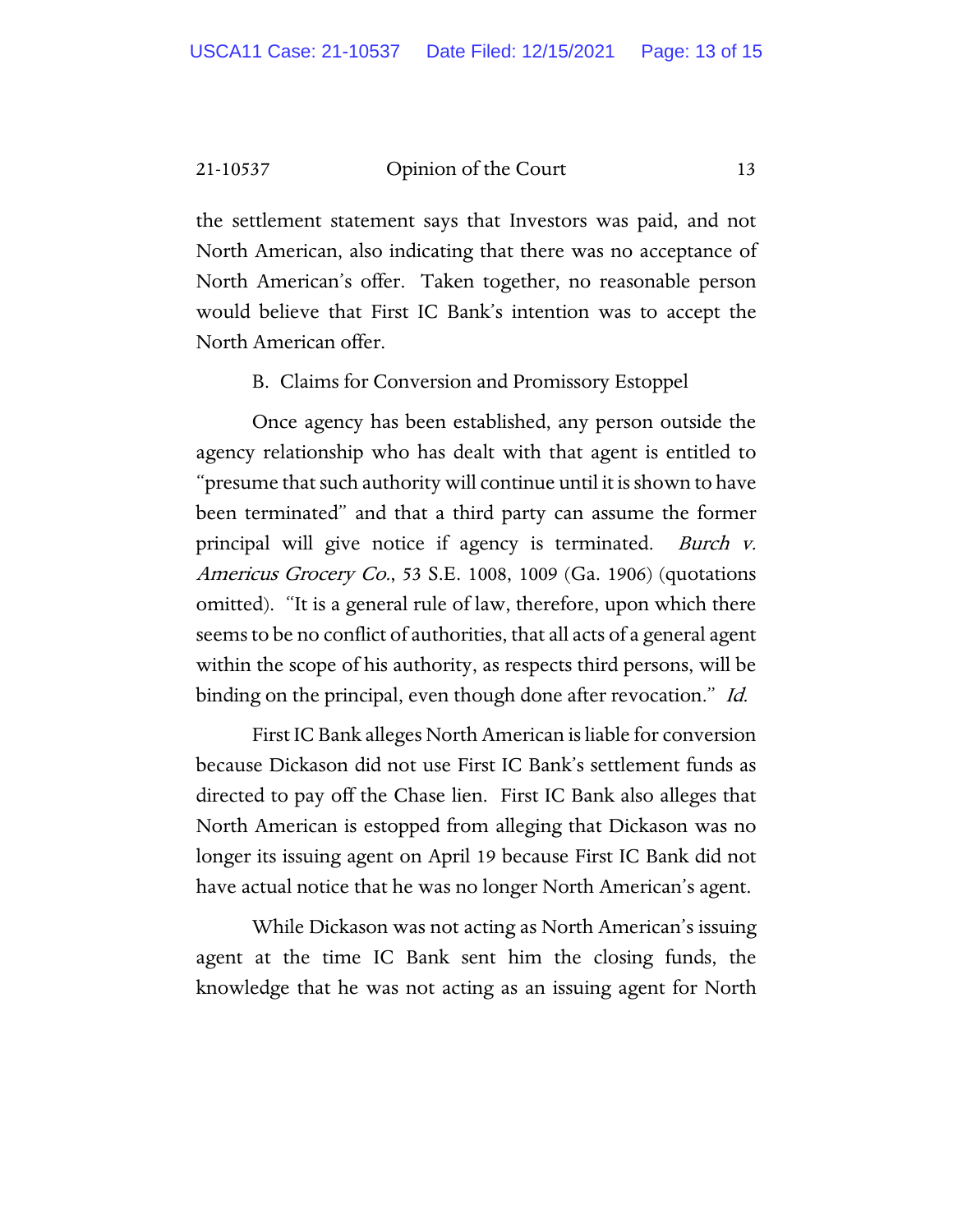American was imputed to First IC Bank on April 15, when Dickason received that notice. His issuing agency with North American terminated on April 15 and the closing funds were sent and directed to Investors on April 19. Therefore, North American cannot be liable as a principal because Dickason was not its agent, even if there was a viable action for conversion.<sup>5</sup>

First IC Bank argues for the first time on appeal that "the amended complaint establishes a claim for promissory estoppel." The bank did not make a motion below to submit a third amended complaint which included this claim. Because this claim was not raised in the district court, we will not consider it for the first time on appeal.<sup>[6](#page-13-1)</sup> See Access Now, Inc. v. Sw. Airlines Co., 385 F.3d 1324, 1332 (11th Cir. 2004).

<span id="page-13-1"></span> $6$  Because we affirm the dismissal of this cause of action for failure to state a claim upon which relief could be granted, we do not reach First IC Bank's

<span id="page-13-0"></span> $5$  Generally, in Georgia an action for conversion will not lie for recovery of money, unless "such money . . . comprise[s] a specific, separate, identifiable fund to support an action for conversion." See Taylor v. Powertel, Inc., 551 S.E.2d 765, 769 (Ga. App. 2001). Although money transferred via wire and other electronic means has been held to constitute "specific and identifiable funds" for purposes of a conversion action, First IC Bank is not seeking to recover all the closing funds it wired to Dickason. Instead, it is seeking to recover other sums it had to subsequently pay due to North American's breach of contract. Therefore, First IC Bank failed to state a claim for conversion. But even assuming arguendo that First IC Bank's allegations could sustain a claim for conversion, its claim fails on the merits for the reasons stated in this opinion.